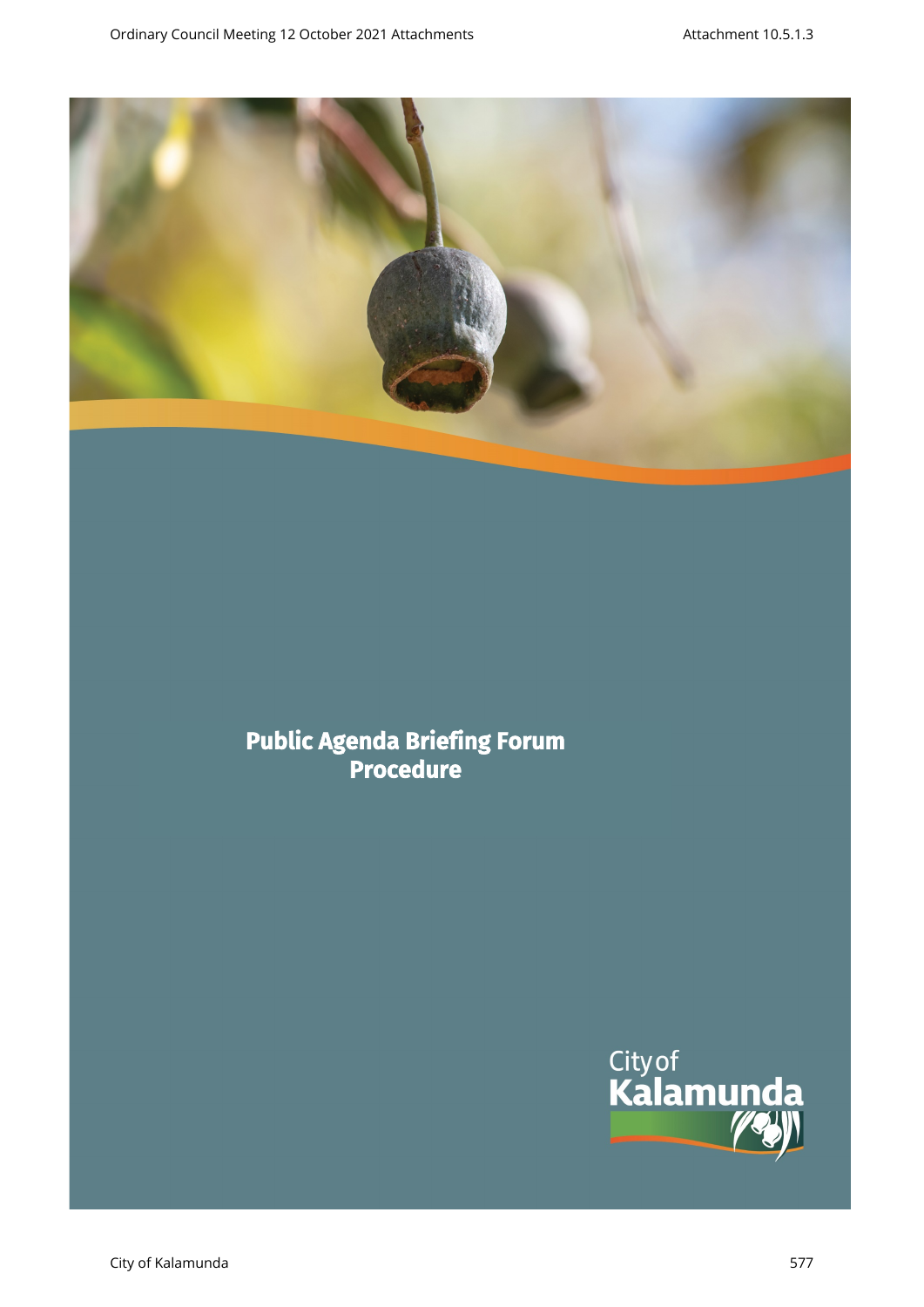### **Public Agenda Briefing Forum**

TERM - October 2021 to October 2023

## **PROCEDURES FOR AGENDA BRIEFING FORUMS**

The following procedures will apply to all Agenda Briefing Forums conducted by the City:

- a) Agenda Briefing Forums will be open to the public, however no confidential items will be presented to the public. The guide in determining those matters of a confidential nature shall be in accordance with the *Local Government Act 1995 (Act)*.
- b) The Agenda Briefing Forums schedule will be set annually and publicly advertised
- c) The Chief Executive Officer will provide Agenda papers in accordance with the Act requirements for a council meeting.
- d) The Mayor is to be the Presiding Member at Agenda Briefing Forums, however, may approve a rotation system for other elected members to assume the role of Presiding Member.
- e) Relevant employees of the City will be available to make a presentation or respond to questions on matters listed on the agenda.
- f) All Elected Members will be given a fair and equal opportunity to participate in the Agenda Briefing Forum.
- g) Notes shall be kept of all Agenda Briefing Forums. A copy of the notes is to be tabled at the following Ordinary Meeting for Council.

#### **PROCEDURES FOR PUBLIC INTERACTION**

#### **Questions and Submissions are to be made Verbally**

Members of the public are invited to ask questions or make submissions verbally at Agenda Briefing Forums on matters contained within the Agenda.

- a) All questions or submission will made following the officer's presentation and after Councillors have asked any question of Officers.
- b) Public questions should be concise and limited to 3 minutes while submissions are limited to 5 minutes.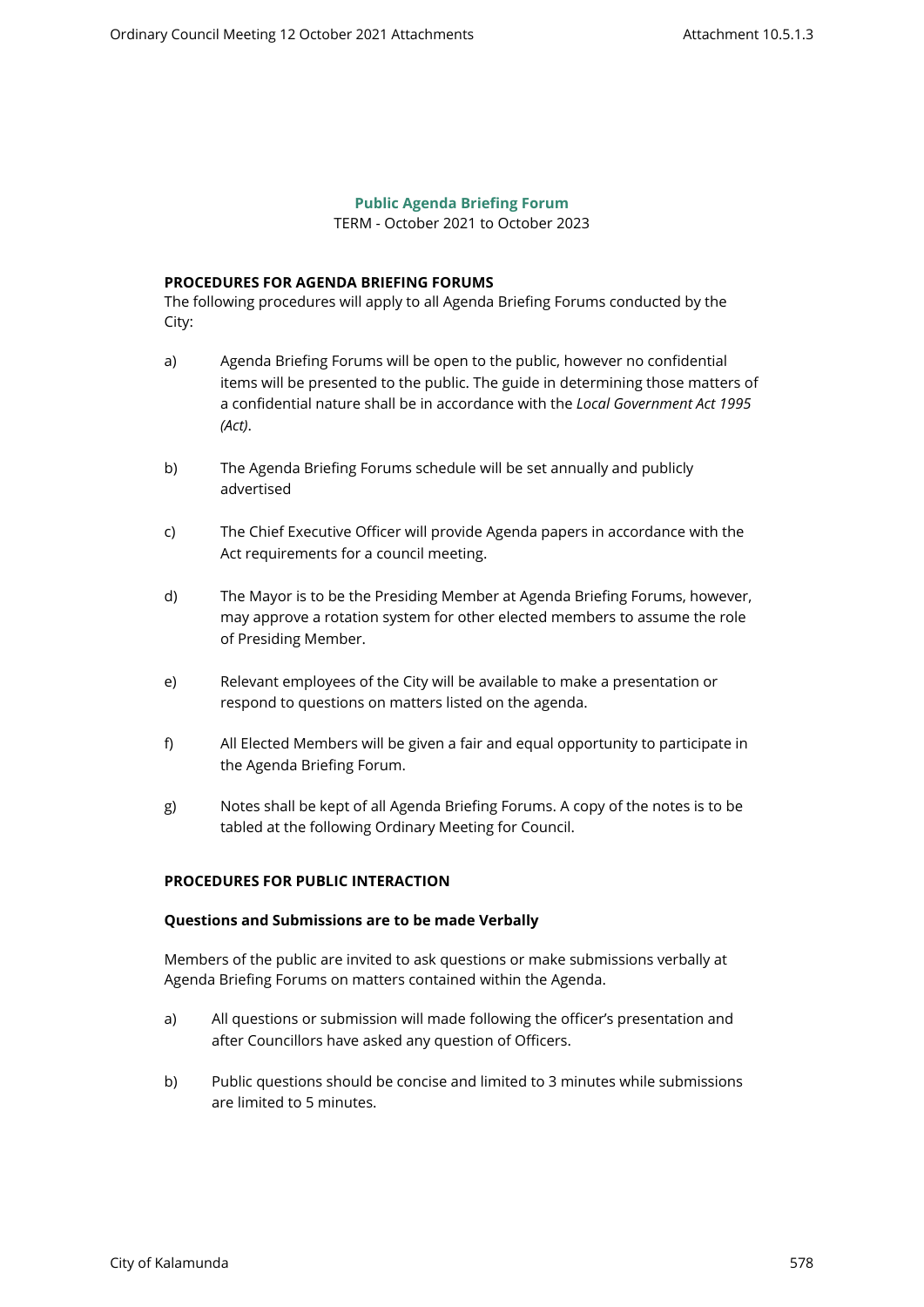- c) The Presiding Member shall decide whether to:
	- i. accept or reject any question or submission and his/her decision shall be final.
	- ii. nominate a City employee to respond to the question (who may take such question on notice in which case, provision of a response shall be provided in the Notes).
- d) Questions and any responses will be summarised and included in the notes of the meeting.
- e) Where the response to a question(s) would require a substantial commitment of the City's resources, the Chief Executive Officer (CEO) will determine it is an unreasonable impost upon the City and may refuse to provide it. The CEO will advise the member of the public that the information may be sought in accordance with the FOI Act.

#### **Questions in Writing**

- a) Questions must relate to a matter contained in the Agenda Briefing Forum agenda.
- b) The City will accept a maximum of five written questions per member of the public. To ensure equality and consistency, each part of a multi-part question will be treated as a question in its own right.
- c) Questions lodged by the close of business on the working day immediately prior to the scheduled Agenda Briefing Forum will be responded to, where possible, at the Agenda Briefing Forum. These questions, and their responses, will be distributed to Elected Members
- d) The Presiding Member shall decide to accept or reject any written question where they are deemed as being offensive, defamatory or the like and his/her decision shall be final. Questions determined as offensive, defamatory or the like will not be published, and reasons will be provided to the meeting.
- e) The Presiding Member may rule questions out of order where they are substantially the same as questions previously submitted and responded to.
- f) Written questions unable to be responded to at the Agenda Briefing Forum will be taken on notice. In this case, a written response will be provided as soon as